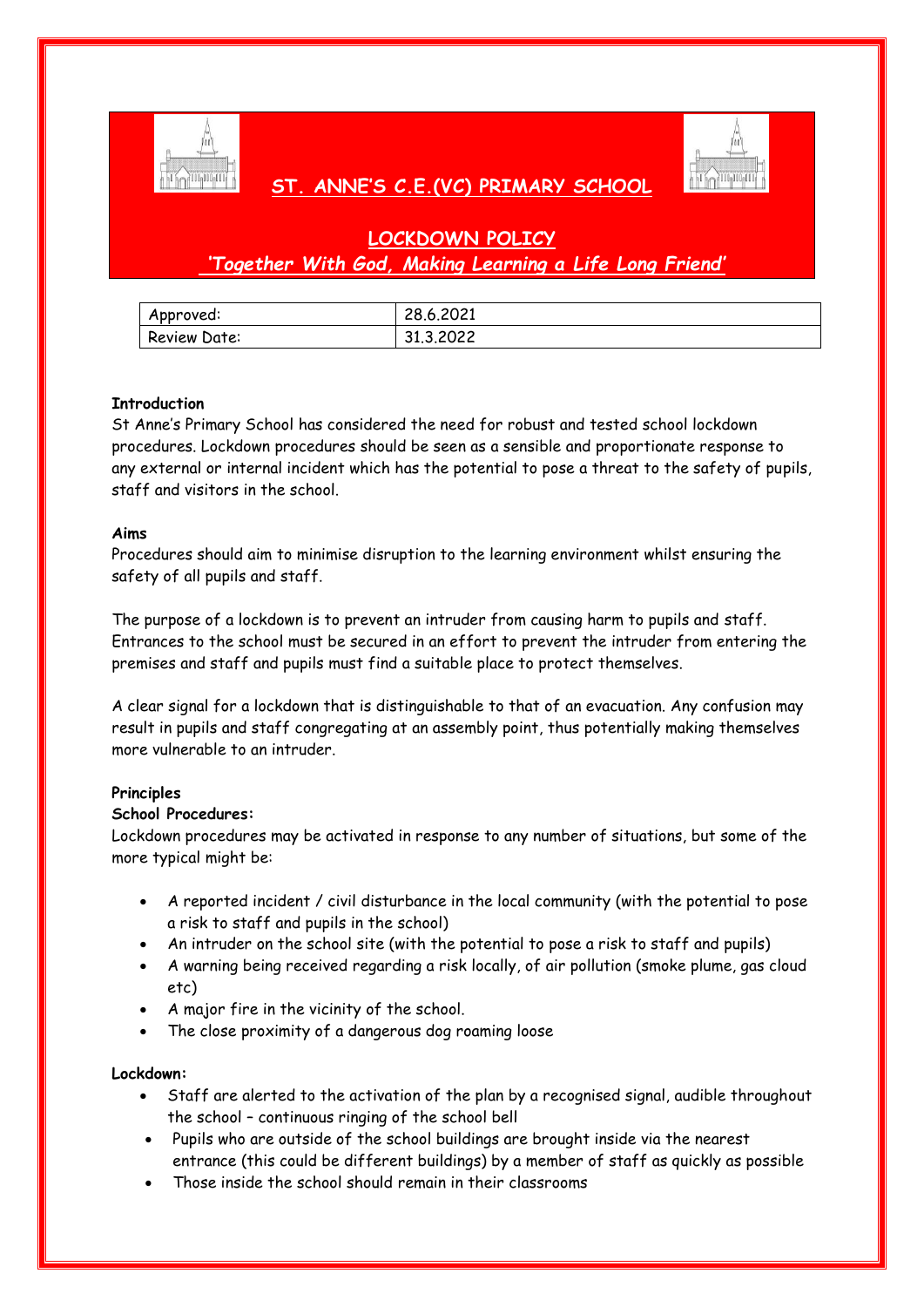- External doors locked & checked by SLT, classroom doors locked from the inside and barricaded by a table, windows shut, blinds drawn, pupils sit quietly out of sight (eg under desk or around a corner) Children may continue an activity. E.g. teacher reading a story.
- Register taken the office will contact each class in turn for an attendance report via internal email. Staff and pupils remain in lock down until it has been lifted by a senior member of staff / emergency services. At any point during the lockdown, the fire alarm may sound which is a cue to evacuate the building.
- During the lockdown, staff will keep agreed lines of communication open but not make unnecessary calls to the main office as this could delay more important communication.
- Staff should encourage the pupils to keep calm
- As appropriate, the school should establish communication with the Emergency Services as soon as possible 101 or 999
- Parents should be notified using the standard text message set up for Lockdown, as soon as it is practicable to do so via the school's text messaging service (Teachers2Parents)
- Pupils will not be released to parents during a lockdown
- Staff should await further instructions via internal email.

It is of vital importance that the school's lockdown procedures are familiar to members of the Senior Leadership Team, office staff, teaching staff and non-teaching staff. To achieve this, a lockdown drill should be undertaken at least once a year. Depending on their age, pupils should also be aware of the plan. Parents too should know that the school has a lockdown plan, and a copy will be placed on the school's website. Lockdown Procedure is displayed on doors alongside Fire procedure.

### **Partial Lockdown:**

During Lockdown, an alert may be announced to staff via SLT that we have moved to a state of 'Partial lockdown'. This may be when the risk has been reduced, this is the decision of SLT and means that ALL staff and pupils remain in the building and external doors and windows remain locked but that free movement may be permitted within the building.

All situations are different, once all staff, pupils and visitors are safely inside, Senior Leaders will conduct an ongoing and dynamic risk assessment based on advice from the Emergency Services. This can then be communicated to staff and pupils.

'Partial lockdown' could also be used as a precautionary measure but puts the school in a state of readiness (whilst retaining a degree of normality) should the situation escalate. For example, in the event of an air pollution issue, air vents can be closed (where possible) as an additional precaution. Emergency Services will advise as to the best course of action in respect of the prevailing threat.

### **Communication between parents and the school:**

The school lockdown policy will be on the school website.

In the event of a Lockdown a standard Lockdown text will be sent to parents and a letter with more information will follow as soon as possible. Parents will be concerned and so regular communication of accurate information will help to alleviate undue anxiety.

Parents should be given enough information about what will happen so that they:

 Are reassured that the school understands their concern for their child's welfare, and that it is doing everything possible to ensure his/her safety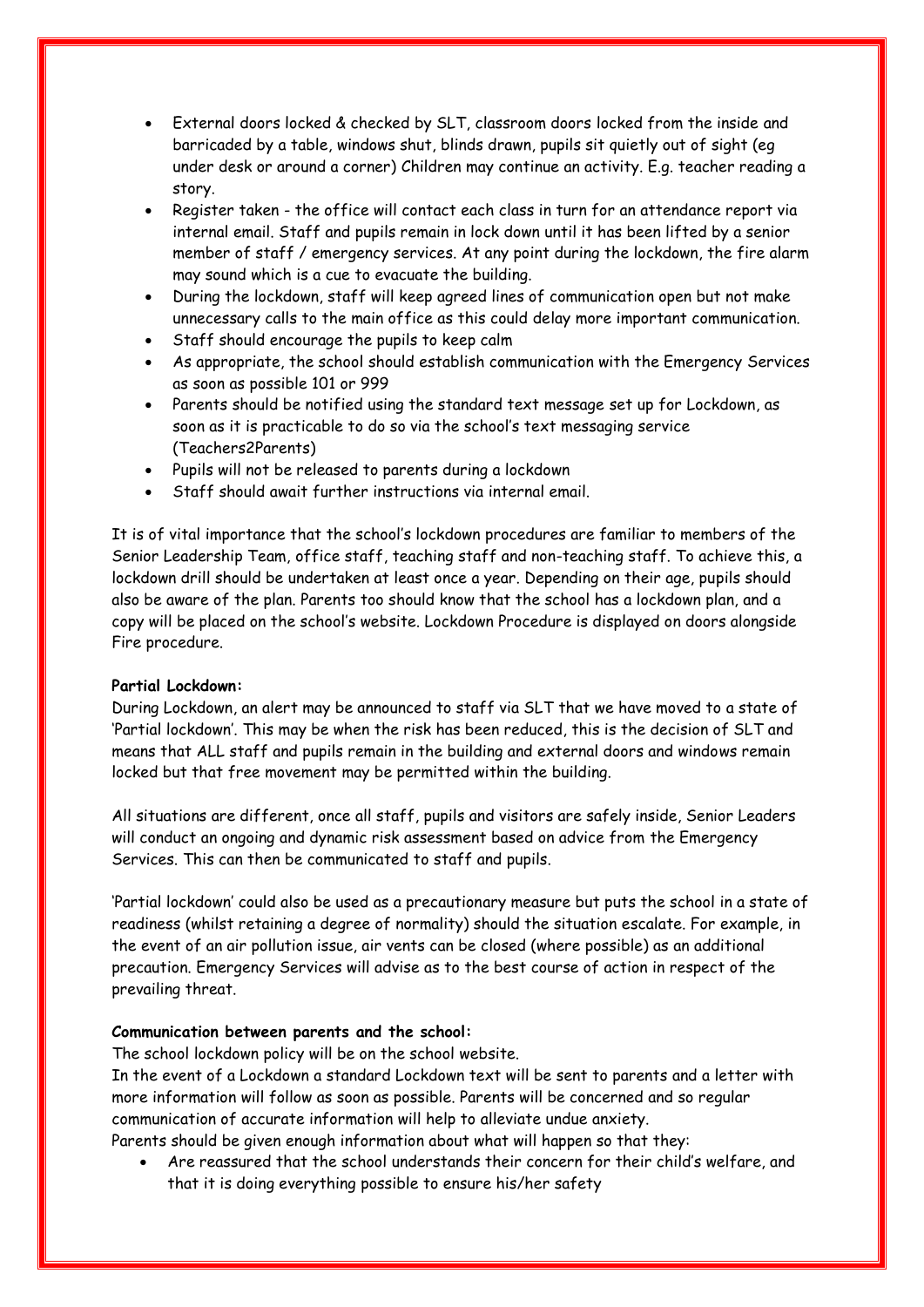- Do not need to contact the school. Calling the school could tie up telephone lines that are needed for contacting emergency providers
- Do not come to the school. They could interfere with emergency provider's access to the school and may even put themselves and others in danger
- Wait for the school to contact you about when it is safe for you to come and collect your children, and where this will be from.

The communication with parents is to reassure them that the school understands their concern for their children's welfare and that everything that can possibly be done to ensure children's safety will be done.

#### **Emergency Services:**

It is important to keep lines of communication open with Emergency Services as they are best placed to offer advice as a situation unfolds. The school site may or may not be cordoned off by Emergency Services depending on the severity of the incident that has triggered the Lockdown. Emergency Services will support the decision of the Head teacher with regarding the timing of communication to parents.

#### **Monitoring and Review**

This policy will be reviewed annually or/and in light of any statutory or advisory changes.